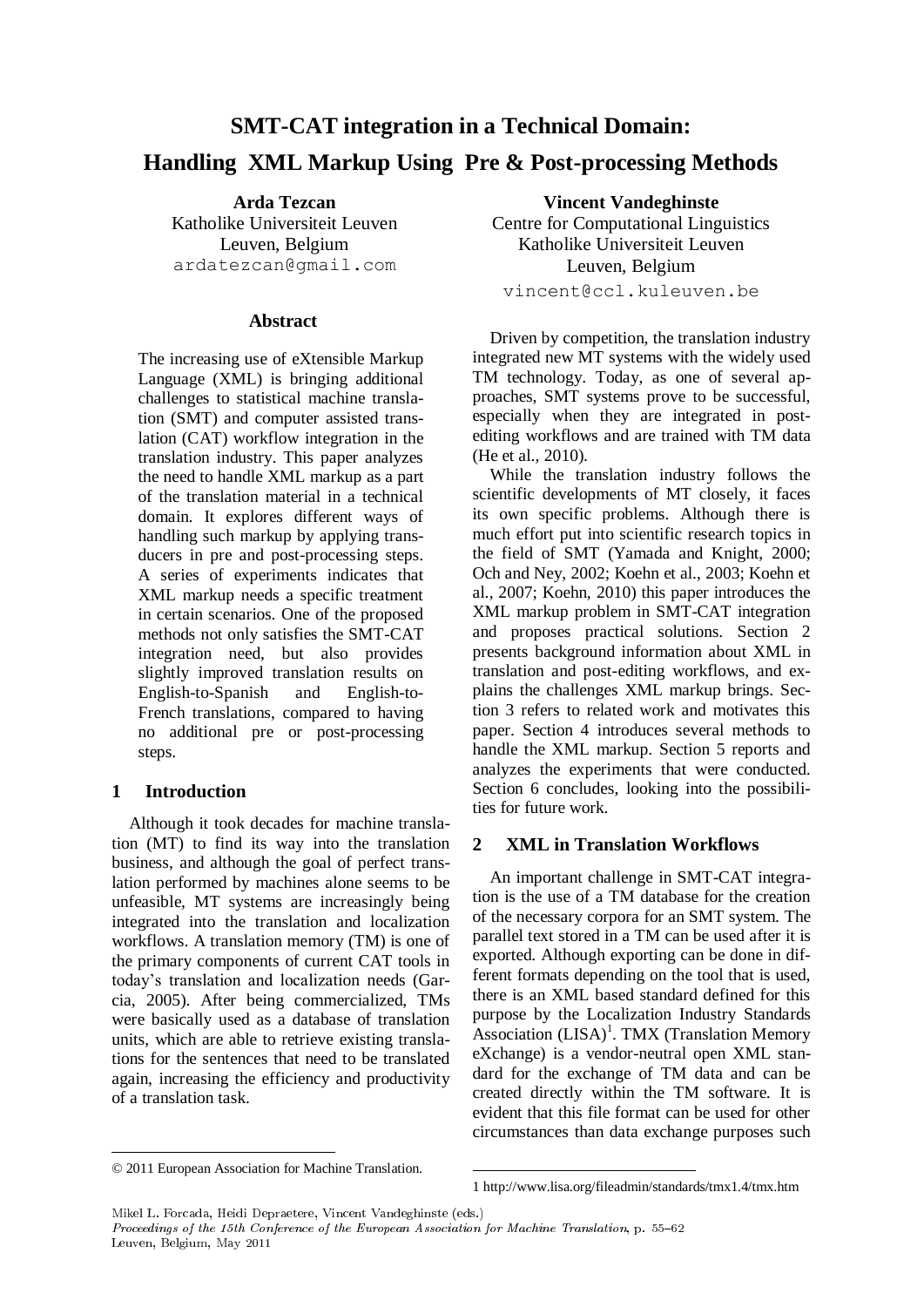as for the creation of training corpora for SMT systems. TMX contains its own XML structure as a first layer of markup. A second layer, consisting of the translation units that are stored in TMs can also contain XML, HTML, SGML and/or RTF markup. This second layer of XML markup and the challenges it brings are the main focus of this paper.

There are several reasons why it is possible to have XML tags inside the sentences, such as protecting text from being translated or for automatic replacements. When XML markup is involved in post-editing, the SMT system should be able to satisfy additional requirements to keep this process as efficient as possible.

First of all, XML markup should appear in the translation without any loss of (meta) data, keeping its well-formedness. A TMX including nonwell-formed XML tags can be imported into a TM without any warnings, if the correct TMX markup is provided.

Besides the integrity of the structure, the system should also be able to preserve the content of the tags, as an output lacking the correct content of tags risks passing the post-editing stage undetected. As part of a commercial business, such systems cannot afford to make mistakes on the correctness of the content of XML elements in the absence of extra checking mechanisms that work on the meta-data level.

To sum up, the existence of XML markup inside sentences brings some challenges to the SMT system, such as: 1) preserving the validity and the content of the XML tags in the SMT output; 2) Poor coverage of unseen data, considering that the attributes of such elements can create a big vocabulary of a set of alphanumeric characters; 3) Poor word alignments, and; 4) Poor word reordering, due to a significantly increased number of tokens in the sentences. Seeing the importance and the challenges that XML tags can add to translation workflows, it is essential to pay extra attention to handling these tags in the SMT system to be integrated within the CAT workflows.

# **3 Related Work and Motivation**

Although one of the options of handling XML tags in a corpus and an SMT system might simply be removing them from the data (and reconstructing them afterwards), this paper will focus on approaches that will preserve the XML markup as part of the training and translation material due to the word-like use inside sentences. Unlike the TMX markup, the tags that are used inside sentences can be more than placeholders, containing/representing words or phrases.

An increasing amount of work is being invested in producing successful SMT-CAT integration and several approaches improve integration and translation quality. Vogel et al. (2000) present a hierarchical TM system, in which the bilingual corpus is converted into a set of patterns by applying transducers to convert words to category labels, and recursively, to convert sets of labels to more complex expressions. The translation takes place with this modified TM, followed by the use of a complete cascade of transducers to recursively convert complex expressions to sets of labels and finally produces text from labels. This approach is reported to provide good coverage for unseen data.

Du et al. (2010) propose different methods for treating TMX markup, in a scenario of SMT-TM integration. This study focuses on the "first" layer" of XML markup, and suggests that an SMT system can handle such markup well, when the markup is kept as a part of the training data.

Leplus et al. (2004) show that TM data is more successful as training material for an MT system when simple alterations are made on numbers, names of days, etc. This study proposes adding pre and post-processing steps to the actual translation process, altering the training material and the input for translation so that all numbers are represented with an " INT " token, resulting in an output containing the same tokens. The post-processing step finalizes the translation by replacing the token with the correct number.

A similar idea is used by Eck et al. (2004) to improve SMT results in the Medical Domain. They use the semantic type information that is defined in the UMLS Semantic Network<sup>2</sup> to generalize the training data. A set of transducers is used in pre-processing to alter the words like "head", "arm" and "knee" to " $@BODYPART"$ tokens. After translation, these dummy words are changed back into the actual word in the target language.

This paper goes one step further than the existing studies that are directly or indirectly related to SMT-CAT integration. We provide methods that can directly be applied within the current workflows, facing the challenges of XML markup that are explained in section 2. From a more general perspective this work will also help

<sup>2</sup> http://www.nlm.nih.gov/research/umls/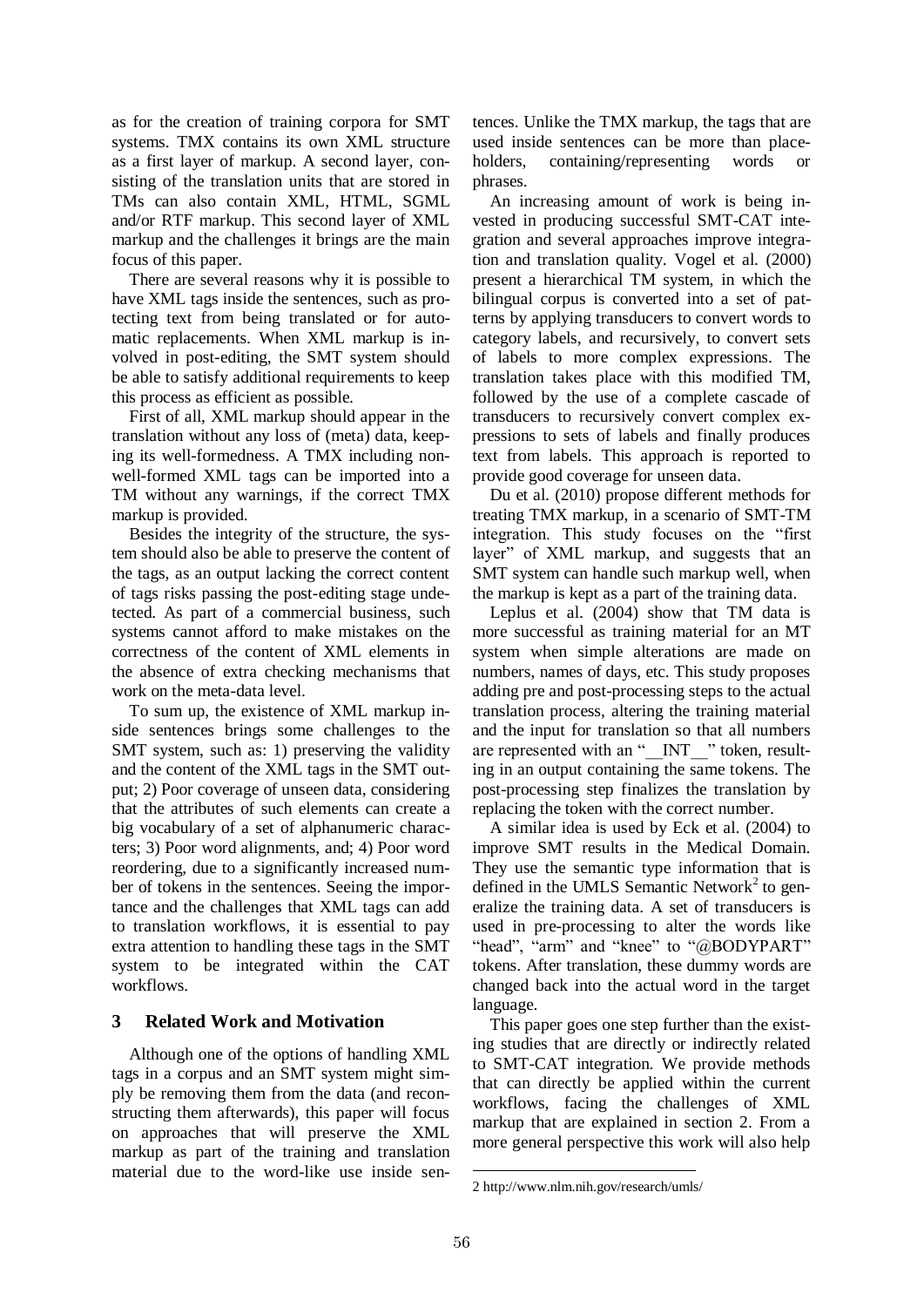the translation industry, considering that current academic research is more focused on general purpose approaches and not on specific domains, specific types of data, or specific types of problems that occur in the day-to-day real life translation process.

# **4 Handling XML Markup in SMT**

We propose four different methods for treating XML markup inside the sentences of the TM database, and an additional method for solving a problem that can be introduced while handling XML markup. All the methods have been tested on TM data, which was collected from the TMX and cleaned from the TMX markup. This cleaning process is beyond the scope of this paper. All methods assume that the data does not include any TMX markup.

#### **4.1 Method 1: Full Tokenization**

This approach represents our baseline and consists of the default tokenizer script of Moses (Koehn et al., 2007). This method produces an SMT system where all the meta-data is treated as plain text. This is a "dirty" approach since all the XML characters are tokenized, increasing the token size of the sentences dramatically in some cases.

This baseline is interesting as it shows how well Moses can handle the translation of the actual material and the ordering of the XML reserved characters (or entity references). Any slight change in the order of such characters may result in a non-well-formed XML structure. This method provides a wide range of results, from showing that no special treatment is needed for XML markup to how important it is to properly treat such markup. Moreover, as a consequence of tokenizing the XML elements in preprocessing, this method requires a post-processing stage to reconstruct the XML tags from the separate tokens. This process is essential to provide the same XML structure as in the source segments.

# **4.2 Method 2: Full Markup Normalization**

As mentioned in section 3, normalizing certain words and/or numbers has been used in the past to improve SMT results. Considering that an XML tag in a TM can contain up to 50 tokens as a result of "full tokenization" (Method 1), a similar normalization of XML markup solves most of the problems of that approach.

We add pre and post-processing steps to the SMT flow. The pre-processing step transforms all the different types of tags (and their contents) into a general token " $\widehat{\omega}$ tag $\widehat{\omega}$ ". The corpus is transformed prior to training and the input files are similarly modified. The content of the tag is then injected into the output, replacing the corresponding " $\partial_{\alpha}$ tag $\partial_{\alpha}$ " token during postprocessing.

Besides possibly solving most of the problems that are subject to SMT-TM integration, such as poor coverage, poor alignments and preserving the content and the structure of the XML, this method causes an additional challenge: the alignment task of the "correct" XML tags in the input segment with the tags in the output, in the case that the output order of the tags is different from the input order. In the technical data subject to our experiments 10% of the sentences in English-Spanish (En-Sp) and 9% in English-French (En-Fr) included at least one XML tag. 16% (En-Sp) and 20% (En-Fr) of these sentences (with at least one tag) contained multiple tags. We focus on retrieving the tag contents and the tag alignment problem in section 4.5.

#### **4.3 Method 3: Role-Based Markup Normalization**

When altering the XML markup to " $\hat{a}$ tag $\hat{a}$ " tokens we are decreasing the vocabulary size noticeably. However, we might actually get a poorer translation system by normalizing different tags (that contain different contextual information, words and phrases) to one single type of tag and create an overgeneralization. As an alternative method, role-based markup normalization modifies the tags, based on the element names. As different tags are used in different contexts, just like words, this method helps to distinguish certain contextual differences while creating better phrase and word alignments.

Different pre and post-processing steps are applied to alter the XML tags to tokens based on their names (in the format " $(\partial_{\mu} \text{tan} \theta(\partial_{\mu}))$ , and to take the corresponding tag content from the source after the input file is translated. In our data 16 different tags were converted to different tokens before the segments were passed to the Moses decoder.

Although the risk of having problems with the alignment of tags is reduced, it still exists.

# **4.4 Method 4: Role-Based Markup Normalization ± XML Input**

Unlike the previous methods, this method avoids introducing additional problems by ex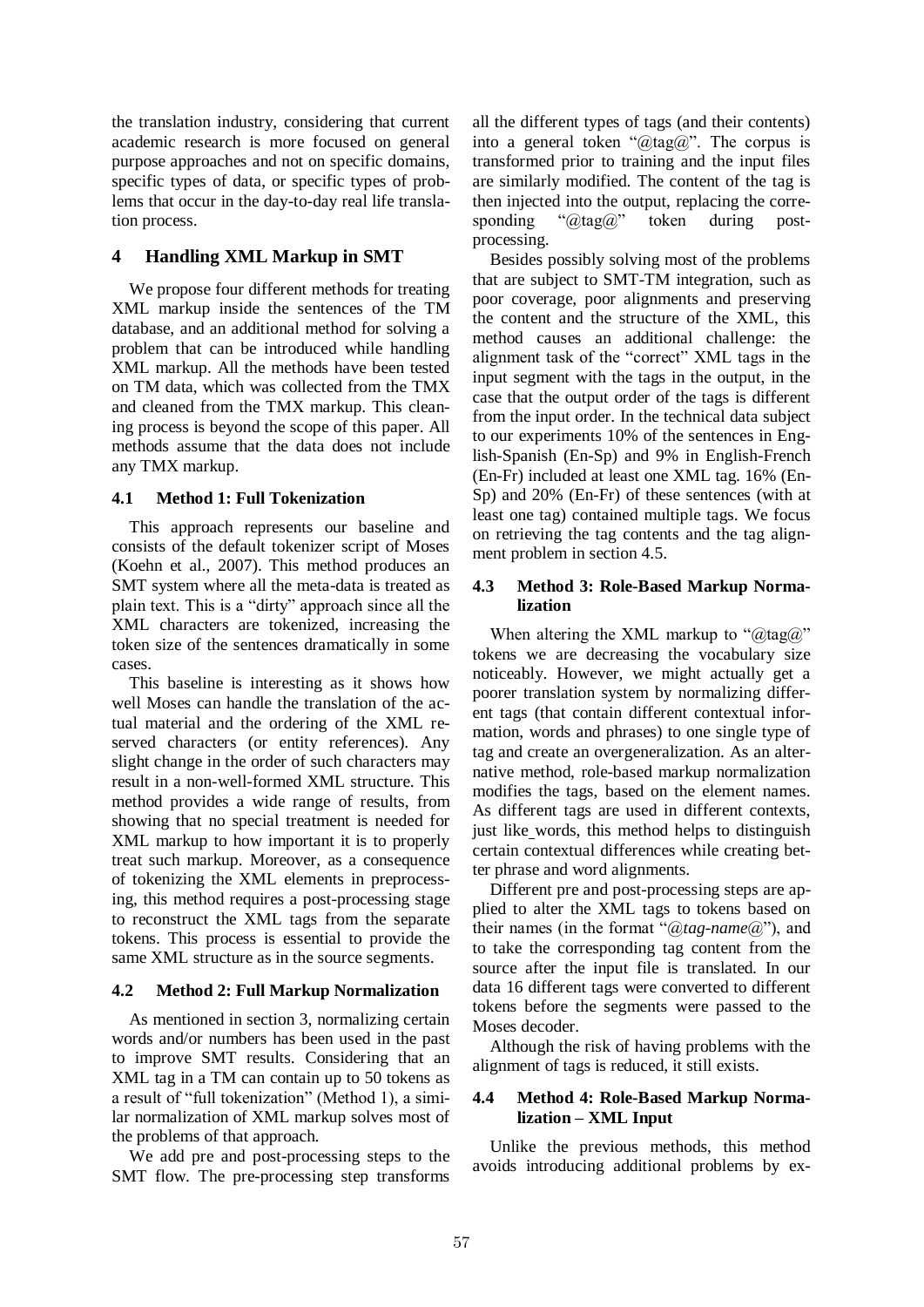perimenting with a feature of Moses, as an addition to the method described in section 4.3.

Moses offers an " $-xm1$ -input" flag, which can be turned on during the decoding process<sup>3</sup>. The decoder has an XML markup scheme that allows the specification of translations for parts of the sentence. This is used to plug translations into the decoder, without changing the model. There are four different values that are associated with this flag (exclusive, inclusive, pass through-, and ignore). During these experiments we use the "exclusive" value, which only uses the translation specified in the XML structure of the input phrase.

The specified translation is treated just like any other translation, being scored with the language model  $(LM)^4$ .

Instead of only using the tokens in the input file, the translation of the actual content of these tags is forced by wrapping the tokens with the Moses XML markup, keeping the actual tag available at decoding time so it is plugged into the translation. This method requires only a change in the treatment of the input file, compared to the method in section 4.3.

Although the idea is rather simple, Moses still refuses such an XML tag (including XML reserved characters) when wrapped with Moses markup as this results in non-wellformed XML. Therefore, we add another step to pre-processing, to convert the XML reserved characters of the data-specific-tags to entity references or other tokens (for example " $\leq$ " could be replaced by " $@arrow@$ ", to represent the character "arrow opening"), so that they are treated as text by Moses. As a result, the post-processing step requires converting these entity references or tokens back to XML reserved characters.

We test this method with two different LMs, one (same as in Method 3) keeping the tokens that represent the tags (as Method 4a), and the other keeping the tags in fully tokenized format (same as in Method 1) in which the XMLspecific characters are replaced by additional tokens (as Method 4b). The reason for this additional experiment is to make sure which type of LMs yields better results, considering that in this case, the translation (the XML tags) would already have been plugged into the decoder (with the use of the " $-xm1$ -input" flag) and that it would still be scored by the LM. A final over-

view of the four different methods is shown in Figure 1.

# **4.5 Retrieving the Content of Tags and Reordering**

In the translations produced with Methods 2 and 3, if the order of (multiple) tags is different in the input and output, the necessary reordering should be externally applied to the tokens in the output, as normalization cuts down all the connections with the tokens, the corresponding tags, and their contents. One of the additional steps that can be applied for this purpose is the " $-report$ segmentation"<sup>5</sup> functionality of Moses, to report phrase segmentation in the output. Figure 2 illustrates a sample output of Moses<sup>6</sup> with this functionality turned on during the decoding, in which the translation "a" was generated from the German word "ein" (0-0). A similar interpretation applies to the other words in the translation.

```
> this |3-3| is |2-2| a |0-0| house |1-1|echo 'ein haus ist das' | moses -f 
moses.ini -t -d 0
```
Figure 2: An example translation of Moses using the "-report-segmentation" flag.

The additional information stored in the output shows the alignment of source and target tokens. Using this information, a post-processing step can be applied to transfer the actual tags to the output, in the correct order.

An alternative approach can be constructed by running two decoding processes in parallel with two different input files. Besides the input file that is used in Method 3, we translate another file, modified additionally with the same use of the " $-xm1$ -input" functionality that has been discussed in Method 4. With this parallel translation, we can align the two output files and transfer the tags from the second output file as in this file the XML tags will be present explicitly, due to the use of the " $-xm1$ -input" flag. Figure 3 shows the workflow of the two different approaches to give a better overview.

<sup>3</sup> http://www.statmt.org/moses/

<sup>4</sup> Moses Support, 2010: http://www.mail-

archive.com/moses-support@mit.edu/msg02618.html

<sup>5</sup> Further information at :

http://www.statmt.org/moses/?n=Moses.Tutorial <sup>6</sup> Example taken from Moses tutorial page:

http://www.statmt.org/moses/?n=Moses.Tutorial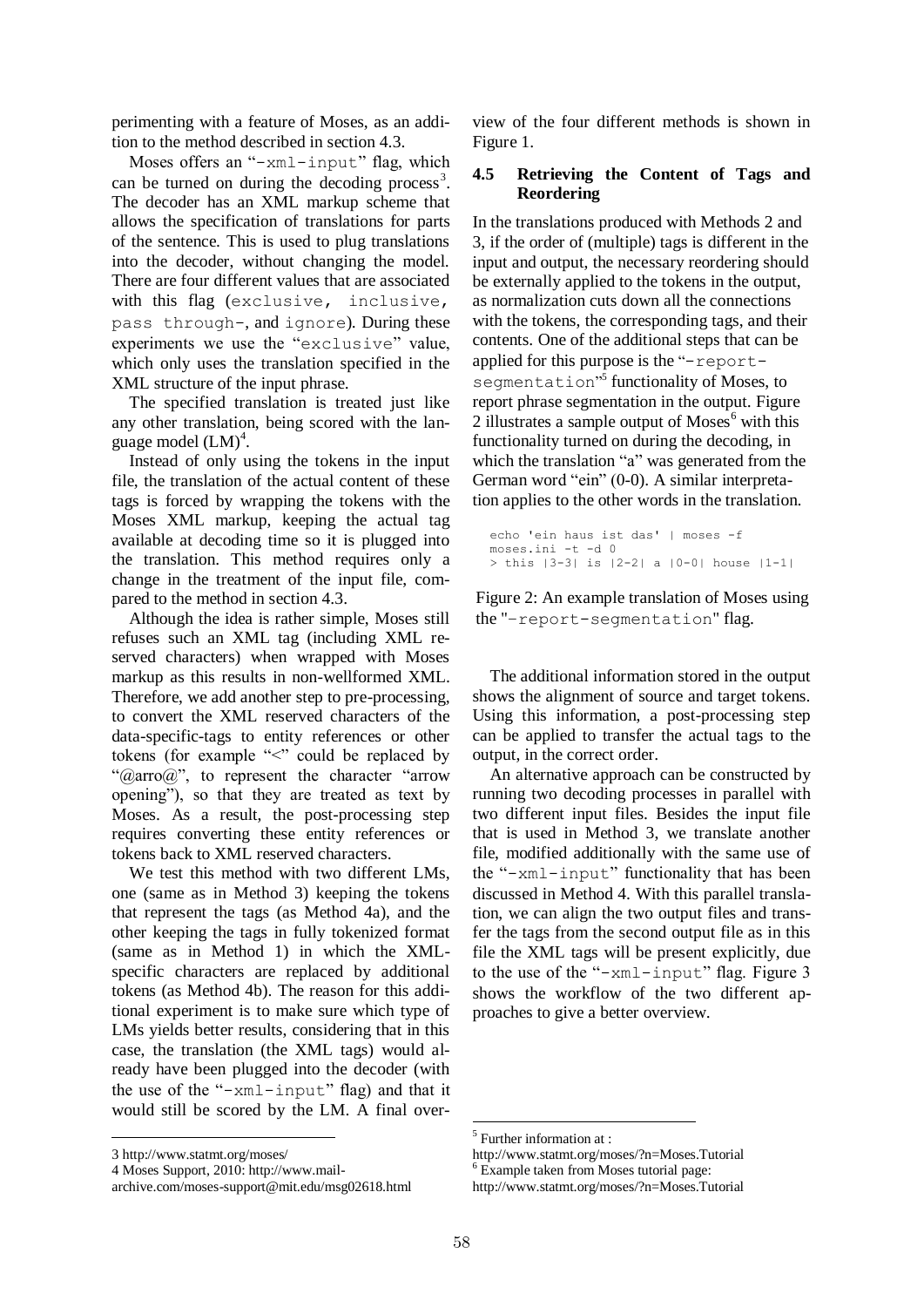#### **Method 1: Full tokenization** install the transfer ( See page < xref attribute = " at01 " href = " AZE0033XSZLM " / > ) .

reposer la boîte de transfert ( cf. page < xref attribute =  $"$  at01  $"$  href =  $"$  aze0033xszlm  $"$  / > )

**Method 2: Full markup normalization** install the transfer ( see page @tag@ ) . reposer la boîte de transfert ( cf. page @tag@ ) .

#### **Method 3: Role based markup normalization**

install the transfer ( See page @xref@ ) . reposer la boîte de transfert ( cf. page @xref@ ) .

**Method 4a and 4b: Role based markup normalization ± XML input** install the transfer ( see page <np translation="@arro@ xref label = @dbq@ at01 @dbq@ href = @dbq@ aze0033xszlm @dbq@ / @arrc @">@xref@</np> ) .<br>reposer la boîte de transfert ( cf. page @arro@ xref attribute = @dbq@ at01

Figure 1: Sample input and output segments, when a Moses system is built and ran in four different ways.

### **5 Experiments and Analysis**

In the experiments we use two TM exports (TMX) from the automotive domain for the language pairs English-Spanish and English-French. These TMs include domain specific data and are heavily tagged with XML. 41.145 segments out of 400.912 (En-Sp) included one or more tags. 36.540 segments out of 400.360 (En-Fr) included one or more tags.



Figure 3: Representation of tag content retrieval and reordering methods.

#### **5.1 Corpora, System and Evaluation**

From this data 912 and 871 pairs of segments are extracted respectively as test sets, leaving 400.000 and 399.489 fragments as training data for the SMT system. As these TMs do not contain any duplicate translation pairs, there is no overlap between the test set and the training set. The TMX exports are cleaned from TMX markup prior to the training, leaving two aligned files per TM (on the sentence level), for source and target segments.

For the SMT system, we use the Moses toolkit consisting of Moses, GIZA++ (Och and Ney, 2003) and SRILM (Stolcke, 2002). The LMs were trained with five-grams, applying interpolation, Kneser-Ney discounting and

the phrase based translation models with a maximum phrase length of seven.

Besides the first set of experiments, focusing on the proposed methods in Section 4, a second set of experiments was conducted with half and quarter size of the initial corpora consisting of randomly selected sentences from the original training set, to see possible changes in the results. Table 1 shows the numbers of sentence pairs present in different sets of training data.

|                | full    | half    | quarter |
|----------------|---------|---------|---------|
| <b>ENG-SPA</b> | 400.000 | 200.000 | 100.000 |
| <b>ENG-FRE</b> | 399 489 | 197 745 | 99873   |

| Table 1: Different training sets represented with |  |
|---------------------------------------------------|--|
| number of sentence pairs used for both language   |  |
| pairs.                                            |  |

To evaluate the SMT results, we use automatic evaluation metrics such as BLEU (Papineni et al., 2000), NIST (Doddington, 2002) and ME-TEOR (Banerjee and Lavie, 2005) and a human translator for judging the MT outputs for tag reordering. The training data, the input, the output, and the reference files are all tokenized (with the Moses tokenizer) and all the tags in all outputs of different methods are normalized to " $\hat{\omega}$ tag $\hat{\omega}$ ", to avoid possible score differences caused by comparing different type of output and reference translations regarding the XML tags.

#### **5.2 Results**

Table 2 shows the scores obtained by the proposed methods for the two language pairs.

| <b>ENG-SPA</b>                   | <b>BLEU</b> | <b>NIST</b> | <b>METE</b> |
|----------------------------------|-------------|-------------|-------------|
| Method 1 - FT                    | 67,93       | 9.94        | 54.68       |
| Method 2 - FMN                   | 68,20       | 9.95        | 55.01       |
| Method 3 - RBMN                  | 68,63       | 10.00       | 55,25       |
| Method 4a - RBMN xml - LM tags   | 68.12       | 9.95        | 54.66       |
| Method 4b - RBMN xml - LM tokens | 67,48       | 9.91        | 54.08       |
| <b>ENG-FRE</b>                   |             |             |             |
| Method 1 - FT                    | 70.94       | 10.12       | 47.32       |
| Method 2 - FMN                   | 71.02       | 10.12       | 47.19       |
| <b>Method 3 - RBMN</b>           | 71.82       | 10.19       | 48.05       |
| Method 4a - RBMN xml - LM tags   | 70,50       | 10.05       | 46.65       |
| Method 4b - RBMN xml - LM tokens | 70.54       | 10.06       | 46.74       |

Table 2: Automatic evaluation scores for English-Spanish and English-French.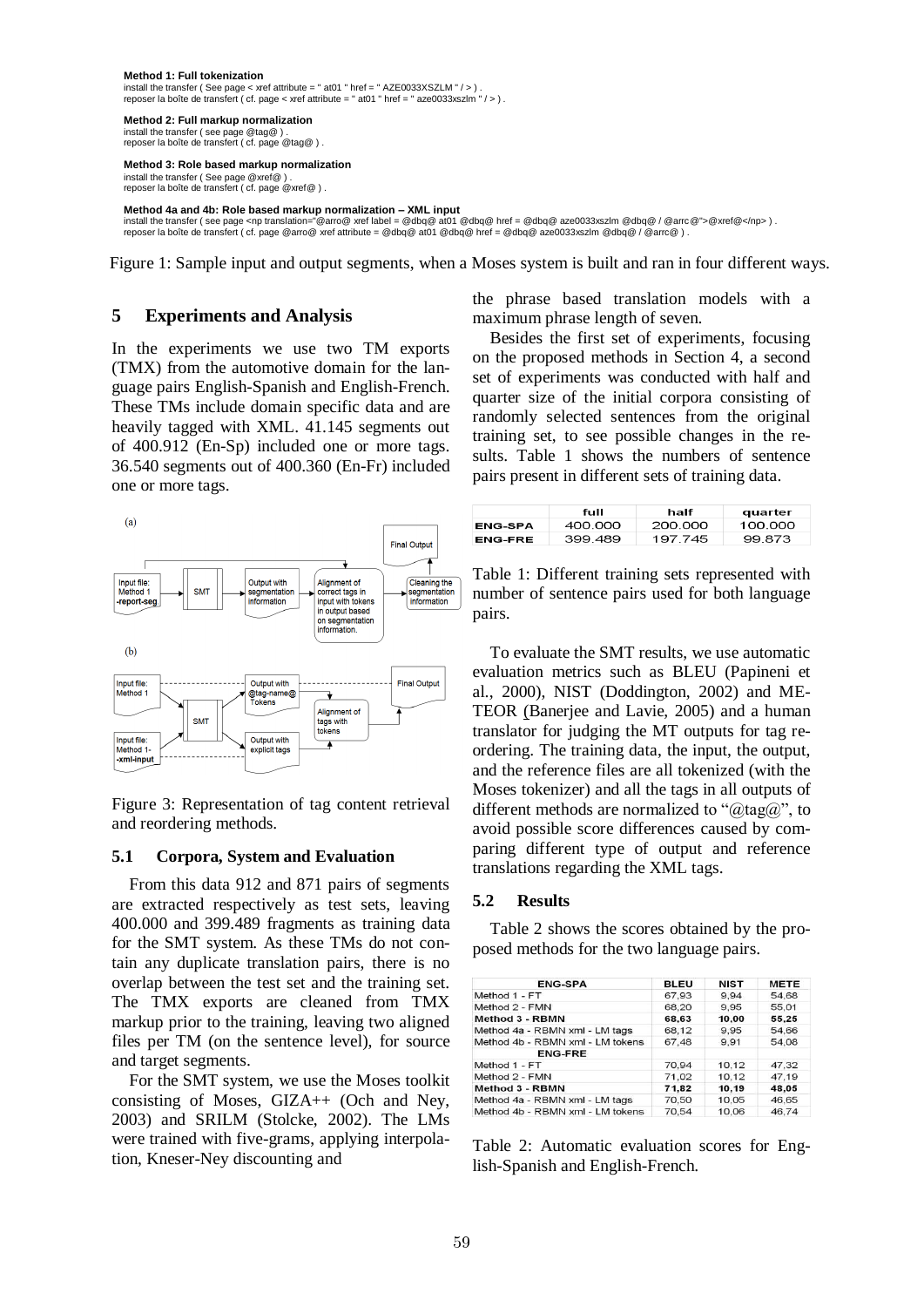The most striking outcome is how the tags were handled by the "full tokenization" method. The systems actually handle the XML tags quite well, making no mistakes on the XML structure itself. However, when the tags included words or phrases, the systems provide "unnecessary" translations (for phrases of three or more tokens).

These "unnecessary" translations damage the integrity of some of the tags in general, proving the potential risks of this method for translation tasks that are sensitive to such errors.

We also observe how the role-based normalization of tags improves the scores slightly, compared to a strong baseline, by relative values of 1% and 1,2% on BLEU, 0.06%, 1% and 1,5% on METEOR for Spanish and French translations respectively. For a more in-depth analysis we score the translations once more, after dividing the test sets into two. In one set we keep only the sentences that include at least one tag and in the second set we keep only the sentences without tags (forming almost equal sizes of sub test tests). Table 3 shows the BLEU results of the divided test sets for both language pairs.

From these scores, it is clear that when the sentences include tag(s), the results improve more (relative to baseline, by 1,5% for Spanish and 1,6% for French on BLEU) compared to when the sentences do not include any tags at all, showing that the improvement is minimal for the segments without tags. These results indicate that "overgeneralization" of tags (Method 2) actually decreases the quality of non-tagged segment translations.

| <b>ENG-SPA</b>                   | Without<br>Tags | With<br>Tags |
|----------------------------------|-----------------|--------------|
| Method 1 - FT                    | 63,80           | 70,50        |
| Method 2 - FMN                   | 62.95           | 71.51        |
| Method 3 - RBMN                  | 63.94           | 71.58        |
| Method 4a - RBMN xml - LM tags   | 63.94           | 70,73        |
| Method 4b - RBMN xml - LM tokens | 63.94           | 69,48        |
| <b>ENG-FRE</b>                   |                 |              |
| Method 1 - FT                    | 68,58           | 64,54        |
| Method 2 - FMN                   | 68.13           | 64.76        |
| Method 3 - RBMN                  | 68.62           | 65,62        |
| Method 4a - RBMN xml - LM tags   | 68.62           | 63,89        |
| Method 4b - RBMN xml - LM tokens | 68.62           | 64.04        |

Table 3: BLEU results for the split test sets.

For Method 4, we use two different LMs to score the translations, where "LM tags" represents the LM that was used in the baseline method, with full tokenization (XML characters were additionally converted to tokens to match the output of Moses), and "LM tokens" represents the LM that was used in Method 3. As shown in tables 1 and 2, the systems handling the tokens with the " $-xm1$ -input" flag score worse than Method 3 in both cases. Although this flag helps us protect the XML structure, as all the tags are scored with the LM in both cases, we can still expect a poor coverage and mismatches between both LMs and the output. However, considering which LM performs best, the results are not conclusive, although they point to an improvement in Spanish translation quality when using "LM tags".

A final observation can be made about the tag reordering capabilities of the different systems, when the tags are normalized. First of all, both TMs are analyzed to see how often the tag order is changed in the translations compared to the source segments. In eight translations of the English-Spanish TM, and in 14 translations of the English-French TM (less than 0.001% of the number of sentences stored in these TMs), the order of tags in translation is different than in the source. This low number indicates that an additional reordering task is almost never necessary for this specific data. Still, we remove five of these translations from each database, retrain the systems and translate the source segments, using Methods 1 and 3. As a result, all translations fail a potentially necessary reordering. Although this result might indicate incorrect translations, a human translator judges that all translations are still correct as a whole. We have to mention that the result could potentially be different for "less similar" language pairs, or even for the same language pairs in another scenario, due to the difference in the use of tags.

#### **5.3 Adding data vs. RBMN**

The aim of a second set of experiments is to compare the improvement using role-based markup normalization, while adding data. This is another straightforward way of improving the translation results in the case of SMT-TM integration. For this purpose, the tests are repeated (using Methods 1 and 3) with "half" and "quarter" size data. Creating two more systems per language pair, the BLEU scores are shown in Table 4.

It is accepted that more data implies better translations (Fraser and Marcu, 2007) and increasing the corpus size results in a decreasing growth rate in the quality of an SMT system (Koehn, 2002). The systems that are subject to these experiments are no exception, as it can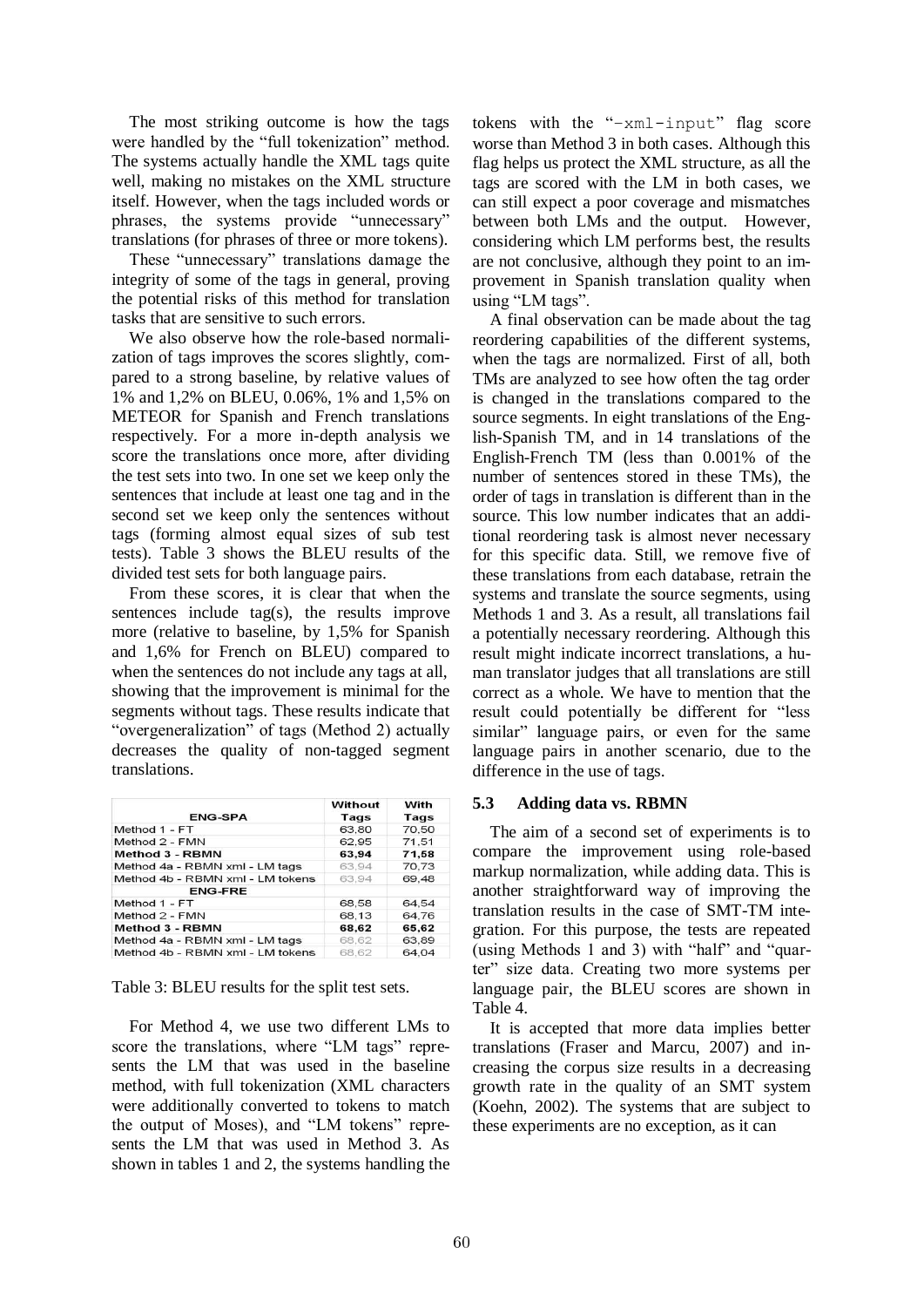| <b>ENG-SPA</b>       |       |                          |       |
|----------------------|-------|--------------------------|-------|
| Method 1 - FULL      | 67.93 | Method 3 - FULL<br>68.63 |       |
| Method 1 - HALF      | 65.76 | Method 3 - HALF          | 66.34 |
| Method $1 - QUARTER$ | 63.40 | Method 3 - QUARTER       | 63.69 |
| <b>ENG-FRE</b>       |       |                          |       |
| Method 1 - FULL      | 70.94 | Method 3 - FULL          | 71.82 |
| Method 1 - HALF      | 69.31 | 69.71<br>Method 3 - HALF |       |
| Method 1 - QUARTER   | 66.82 | Method 3 - QUARTER       | 66.77 |

Table 4: Comparison of BLEU scores using Method 1 and Method 3, for different sizes of data.

clearly be seen that reducing the size of the corpus by half and three quarters (by removing random sentences), decreases the translation quality similarly. The most interesting part of this experiment is to see what size of additional data is necessary to improve the system as much as the (role-based) normalization of tags. This additional information enables us to see the scale of improvement in a more practical point of view in translation business, compared to analyzing the improvement purely on metric scores. When the translations of Method 3 are compared to the translations of Method 1 for different sizes of data, it can be seen that the improvement made by such normalization becomes greater as the size of the data increases. This can be considered an important aspect when larger sizes of data are subject to such a method, considering that the rate of improvement on the translation quality would decrease as the data size increases. Table 5 and Table 6 show the rate of improvement in BLEU scores that Method 3 provides on top of the baseline and comparing these results with the effect of doubling the size of our data.



Table 5: The improvement in BLEU points of Method 3 over the baseline system, for different sizes of data.



Table 6: Comparison of the improvements provided by doubling the size of training data and by applying Method 3 instead. Although the improvement on translation is expected to decrease when size of the full data is doubled, the exact amount of improvement remains unknown.

#### **6 Conclusions and Future Work**

This paper proposes four different methods for handling XML markup in the training data with pre and post-processing steps that consist of transducers. Each of these methods is evaluated using the automated MT metrics.

The first set of the experiments shows that, although Moses can handle XML markup well when basic tokenization is applied, it still occasionally fails to deliver the original content of the XML tags. However, this result is strictly related to how the tags are used in a certain TM and the type of content they have. In the case of a similar use, such as using the XML tags to protect text from being translated or to wrap text for automatic replacements, letting Moses handle tags as part of text might not be the best option for serious translation business.

The best results were obtained when the XML tags were normalized based on their roles. Although this improvement is not stunning, the results suggest that the importance of this improvement might be greater for larger data sets and that these improvements are comparable to the effects in the range of increasing the size of the data by half (En-Sp) to doubling it (En-Fr). Considering that increasing the data on this scale is rarely a realistic scenario for large TMs in the translation industry using the method of rolebased normalization can lead to cost savings and increased productivity, while also ensuring the integrity of the XML elements.

Additionally, it can be observed that, although the use of the proposed methods have the potential to impose new challenges like reordering the tags, such a reordering is almost never necessary in our test data. If reordering is necessary, using